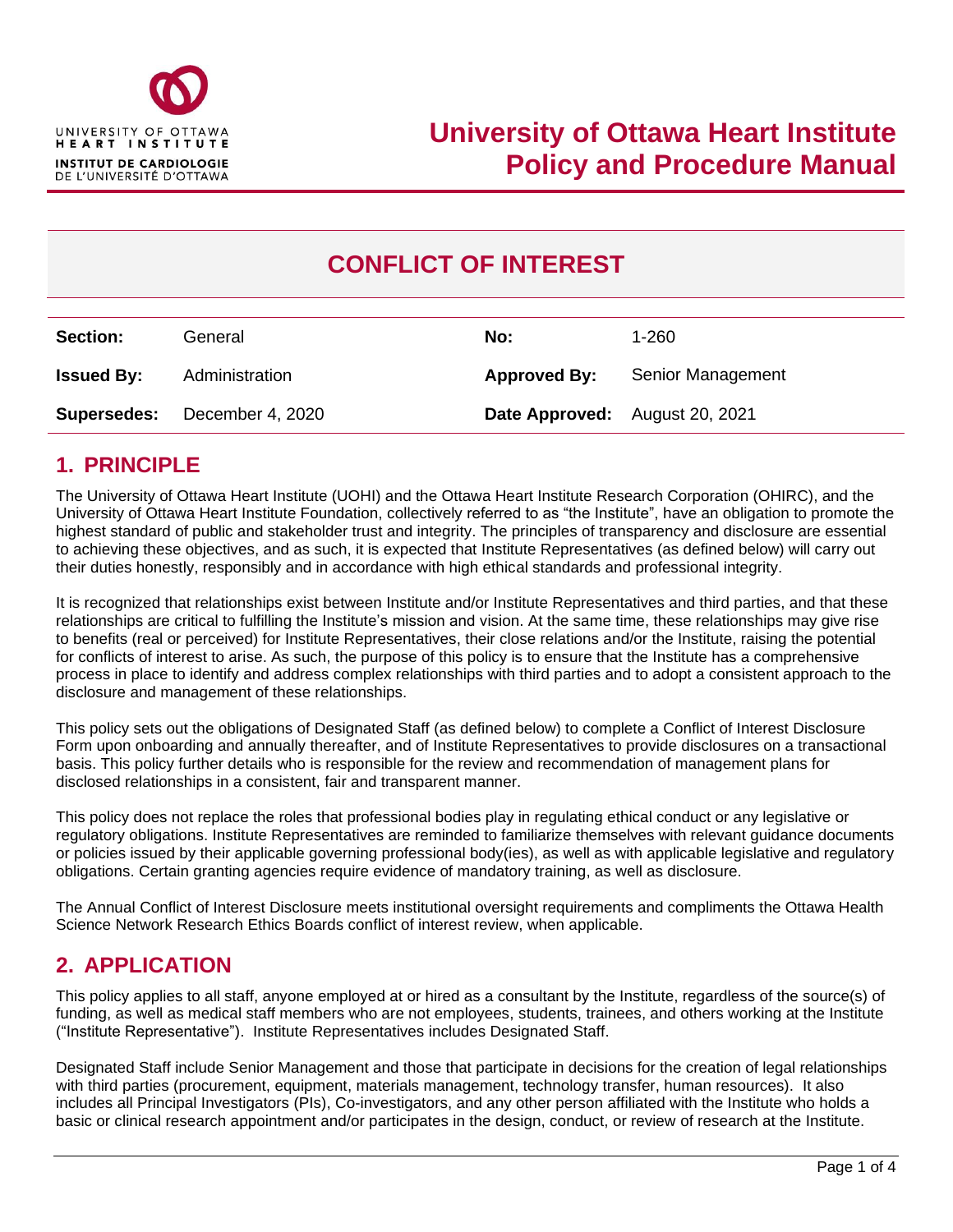For the purposes of reporting conflict of interests, interests should include those of "close relations" defined as a spouse/domestic partner, dependent children and/or any family member or other person in a close personal relationship who could be perceived to influence an Institute Representative's role, responsibilities, and commitments to the Institute.

# **3. DEFINING CONFLICTS OF INTEREST**

A conflict of interest exists where there is a potential divergence between an Institute Representative's financial, professional, or other personal interest and his/her obligations to the Institute. The standard is whether an independent observer would reasonably question the Institute Representative's behaviour or decision as being motivated by considerations of personal gain, financial or otherwise, from a source other than the Institute. A conflict of interest may be real, apparent, perceived or potential:

- A real conflict of interest arises where an individual has a bias, or a personal, occupational, professional, or financial relationship or interest that may affect or compromise, or appear to affect or compromise, his or her work with the Institute.
- A perceived or apparent conflict of interest may exist when a reasonable, well informed person has a reasonable belief that an individual has a conflict of interest, even if, in fact, there is neither a real nor a potential conflict.
- A potential conflict of interest incorporates the concept of foreseeability: when an individual can foresee that a private or personal interest might someday be sufficient to influence his or her work with the Institute, but has not yet (for example, an identified future commitment).

A conflict of interest may arise in various situations:

- **Financial interest:** Institute Representative has a financial interest when he/she stands to benefit from the undertaking or outcome of an activity, which may compromise the Institute Representative's professional judgment in carrying out his/her duties at the Institute (e.g., money, gifts, favours or other special considerations).
- **Undue influence:** Institute Representative has a private or personal interest sufficient to impair, influence or appear to influence the objective exercise or his or her duties (e.g., reputation, dual conflicting roles).

# **4. POLICY**

**All real, perceived, and potential conflicts of interest must be declared**. Additionally, all Institute Representatives must declare if they their position involves working with a close relation; this includes work with close relations at UOHI and collaborations with close relations from other Institutions.

All Institute Representatives shall avoid actions on any manner in which they have a conflict of interest; such actions include, but are not limited to, participation in a decision-making process by discussion or vote. In particular, and without limiting the generality of the foregoing, unless specifically authorized after full disclosure of the conflict and mitigation strategies have been put in place, Institute Representatives shall not:

- knowingly authorize the purchase, with funds administered by the Institute, of equipment, supplies, services or real property from a source in which they or one or more of their close relations have a significant financial interest;
- participate in the management or have significant interest in the ownership of any enterprise which has entered, or proposes to enter, into a contractual or commercial relationship with the Institute;
- knowingly accept gifts, travel or other remuneration from any enterprise which has entered or proposes to enter into a contractual, commercial or research relationship with the Institute, unless the remuneration can be documented to be on behalf of the Institute or as part of the budget of the program;
- participate in the management, or have interest in the ownership of, any enterprise from or through which one or more other representatives of the Institute, or a close relation internal or external to the Institute, receive or may receive remuneration for consultative or other services;
- participate in or attempt to influence any proceedings concerning the appointment of a close relation by the Institute or concerning benefits for, in terms or conditions of, employment for such relation;
- participate in the review of a close relation's research work (e.g. internal funding competitions, performance review, award selection, etc.) or participate in administrative decisions that may directly benefit a close relation (e.g. allocation of research/program funding);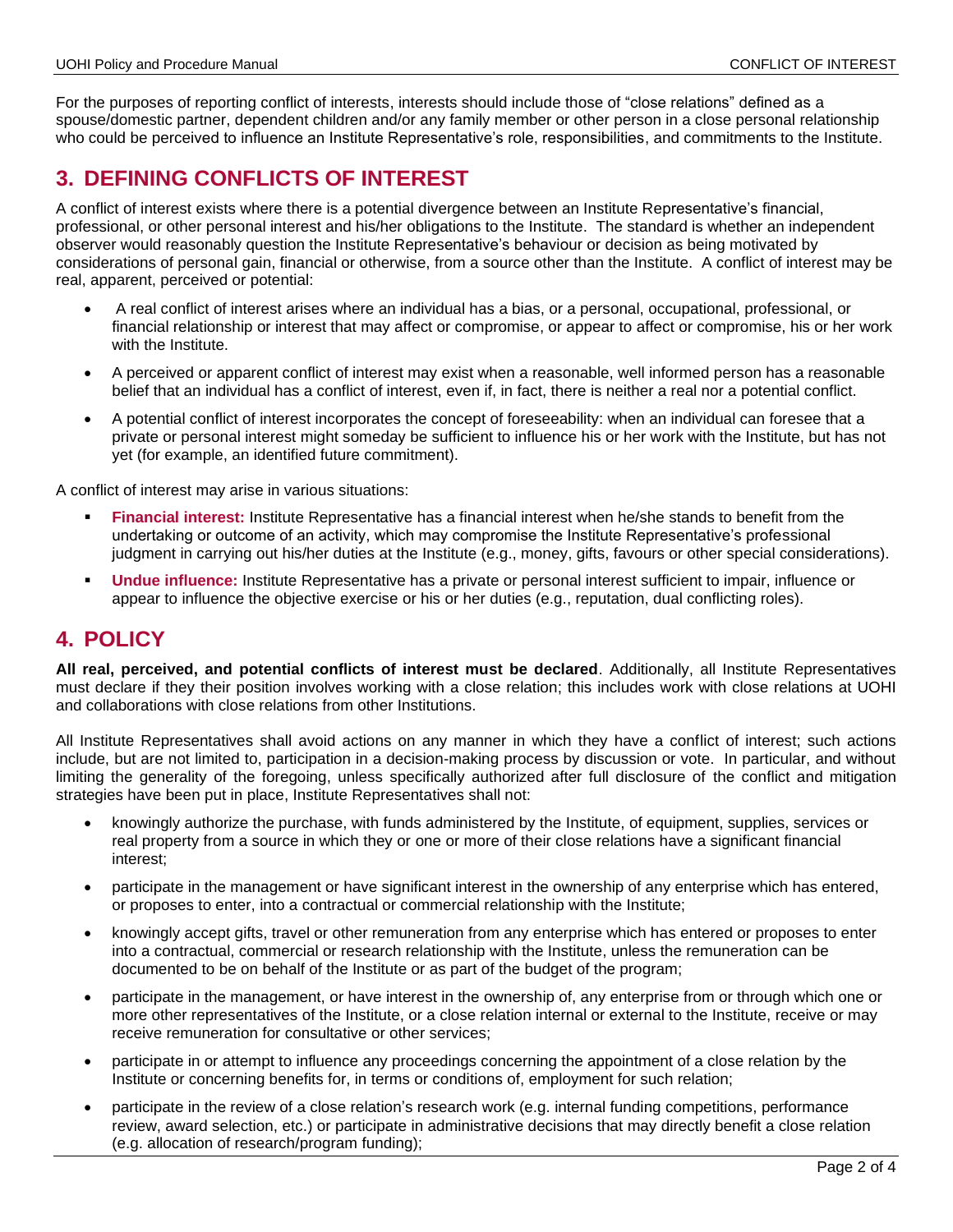- have a direct supervisory role over a close relation in a paid position (see policy 1-30 Nepotism)
- fund paid positions of close relations from their cost centre(s):
- participate in clinical research and/or clinical trials sponsored by organization in which Institute Representative owns any equity (shares, warrants and/or options), unless this equity is part of a professionally third party managed mutual fund and is disclosed using the disclosure process outlined below;
- use privileged or confidential information, including personal health information, for personal gain;
- have a reciprocal benefit or arrangement with an external organization or individual;
- have outside interests or activities that erode the trust and confidence in the integrity of the Institute by the public and staff; and,
- have outside interests, activities or commitments that impede or could be perceived to impede meeting his/her duty to patients and/or research participants or his/her roles, responsibilities and commitments to the Institute.

Note: If acting as an academic reference for a close relation, this relationship must be disclosed with the reference. Funding agencies, academic journals, and research ethics boards may require Institute Representatives to disclose personal relationships with collaborators according to their organizational policies and procedures.

### **5. DISCLOSURE PROCESS**

**Confidentiality**: Any information gathered under this Policy shall be held in confidence except for essential purposes (e.g. requirements of the Institute or Research Ethics Board, or where relevant, external organizations, or under compulsion of statute or judicial process). Any disclosure to third parties will be on a need-to-know basis and made subject to confidentiality obligations to the extent possible.

**Requirements**: Designated Staff must complete Conflict of Interest Training and Disclosure Forms (Appendix A):

The Conflict of Interest Training summarizes the key concepts surrounding conflicts of interest and provides examples for consideration when completing the disclosure.

The Conflict of Interest Disclosure asks about various forms of conflicts. The form completion should be based on activities from the twelve months prior and anticipated activities, services, and other engagements for the year to come.

Training and disclosures must be completed by Designated Staff at the following times:

- Upon hiring as part of the onboarding process before contract execution
- Annually at the end of each calendar year, when notified by Administration and/or Human Resources; no later than December 31.
- On a transactional basis whenever a new potential conflict of interest arises.

Other Institute Representatives are required to complete the form as needed.

**Ethical Disclosure**: Researchers intending to conduct a clinical research study at the Institute, which is being submitted for Research Ethics Board (REB) review through OHSN-REB or CTO Stream, will be asked to declare study specific conflicts in the application form (as detailed in REB Standard Operating Procedures 105B "Conflicts of Interest – Researcher"). Conflicts declared on Full Board applications will be compared with annual disclosure forms to ensure accuracy and acceptable mitigation strategies, if applicable.

### **6. REVIEW AND MANAGEMENT PROCESS**

#### **Process for PIs and Designated Staff at OHIRC:**

OHIRC Human Resources is responsible for the collection of new hire and annual Conflict of Interest Disclosures for the PIs and Designated Staff at OHIRC, as defined above. The Conflict of Interest Committee, whose membership includes the CFO, SVP Finance & Administration and representatives from Legal Affairs, OHIRC Human Resources, Clinical Research Compliance & Support Office, Research Services and OHIRC Finance, is responsible for reviewing all declared conflict of interests and will make recommendations on mitigation strategies for declared conflicts, including halting activities if necessary.